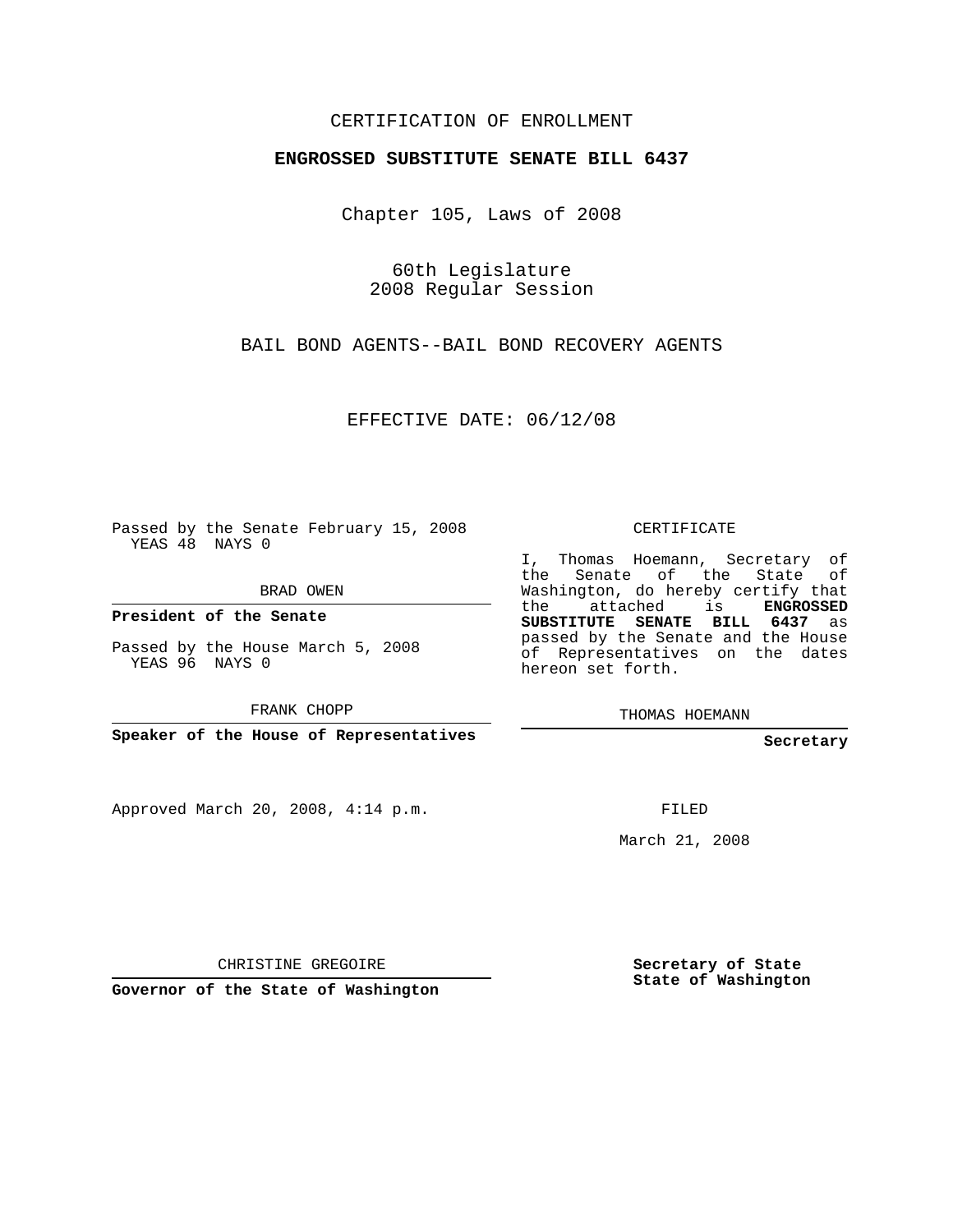## **ENGROSSED SUBSTITUTE SENATE BILL 6437** \_\_\_\_\_\_\_\_\_\_\_\_\_\_\_\_\_\_\_\_\_\_\_\_\_\_\_\_\_\_\_\_\_\_\_\_\_\_\_\_\_\_\_\_\_

\_\_\_\_\_\_\_\_\_\_\_\_\_\_\_\_\_\_\_\_\_\_\_\_\_\_\_\_\_\_\_\_\_\_\_\_\_\_\_\_\_\_\_\_\_

Passed Legislature - 2008 Regular Session

## **State of Washington 60th Legislature 2008 Regular Session**

**By** Senate Judiciary (originally sponsored by Senators Carrell, Hargrove, and Kline; by request of Department of Licensing)

READ FIRST TIME 01/28/08.

1 AN ACT Relating to bail bond agents and bail bond recovery agents; amending RCW 18.185.030, 18.185.060, 18.185.090, 18.185.110, 18.185.250, 18.185.260, 18.185.280, and 18.185.300; and creating a new section.

BE IT ENACTED BY THE LEGISLATURE OF THE STATE OF WASHINGTON:

 **Sec. 1.** RCW 18.185.030 and 1993 c 260 s 4 are each amended to read as follows:

 (1) In addition to meeting the minimum requirements to obtain a license as a bail bond agent, a qualified agent must meet the following additional requirements to obtain a bail bond agency license:

 (a) Pass an examination determined by the director to measure the person's knowledge and competence in the bail bond agency business; or (b) Have had at least three years' experience as a manager, supervisor, or administrator in the bail bond business or a related field in Washington state as determined by the director. A year's experience means not less than two thousand hours of actual compensated work performed before the filing of an application. An applicant shall substantiate the experience by written certifications from previous employers. If the applicant is unable to supply written certifications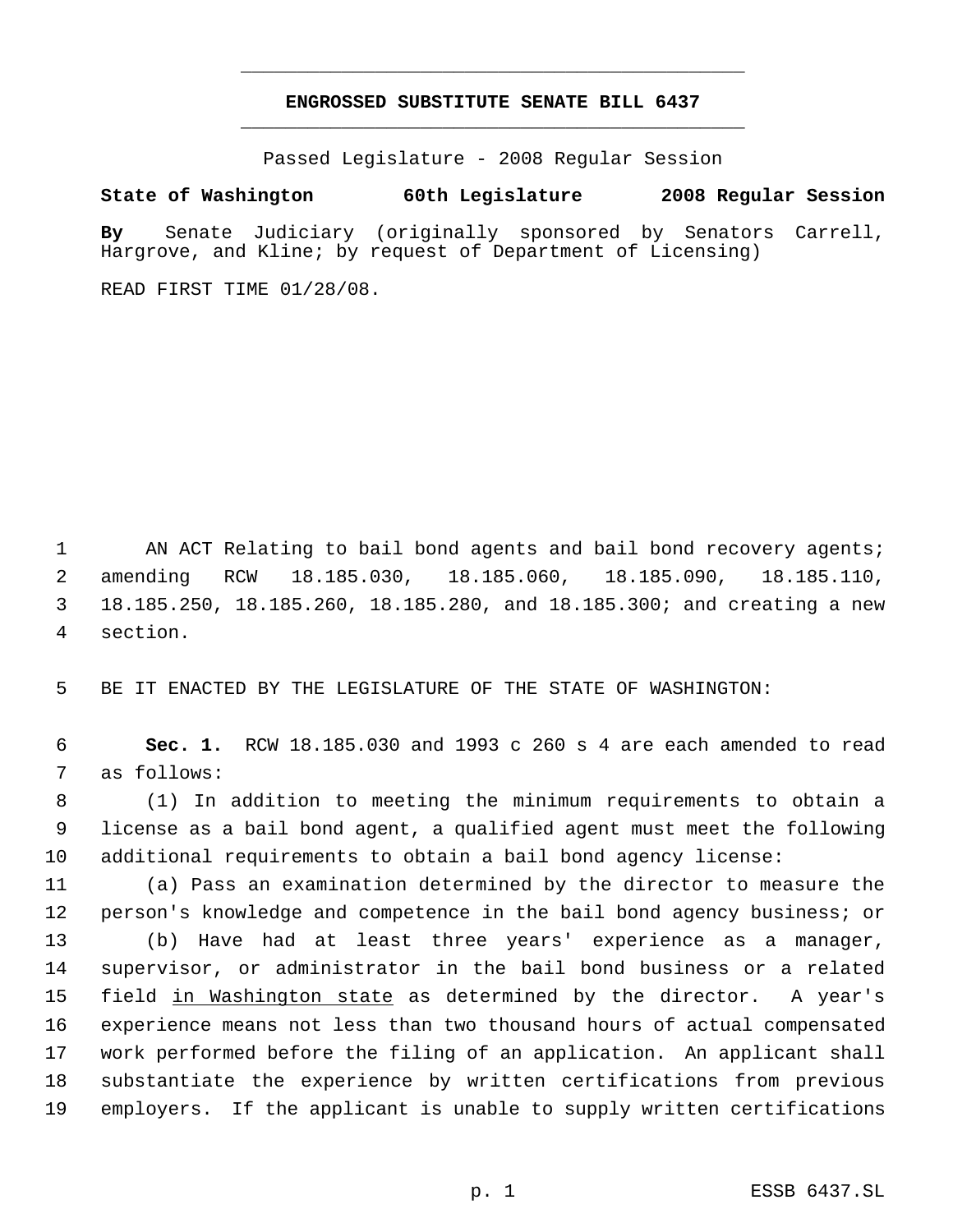from previous employers, applicants may offer written certifications from persons other than employers who, based on personal knowledge, can substantiate the employment; and

(c) Pay any additional fees as established by the director.

 (2) An agency license issued under this section may not be assigned or transferred without prior written approval of the director.

 **Sec. 2.** RCW 18.185.060 and 1993 c 260 s 7 are each amended to read as follows:

 (1) The director shall adopt rules establishing prelicense training 10 and testing requirements  $for bail bond agents, which shall include (( $a$$ </u> 11 minimum of)) no less than four hours of classes. The director may establish, by rule, continuing education requirements for bail bond agents.

14 (2) The director ((shall)) or the director's designee, with the 15 advice of law enforcement agencies and associations, the criminal justice training commission, prosecutors' associations, or such other 17 entities as may be appropriate, shall consult with representatives of 18 the bail bond industry and associations before adopting or amending the prelicensing training or continuing education requirements of this section.

 (3) The director may appoint an advisory committee consisting of representatives from the bail bond industry and a consumer to assist in 23 the development of rules to implement and administer this chapter.

 $((4)$  A bail bond agent need not fulfill the prelicensing training requirements of this chapter if he or she, within sixty days prior to 26 July 1, 1994, provides proof to the director that he or she previously has met the training requirements of this chapter or has been employed as a bail bond agent for at least eighteen consecutive months 29 immediately prior to the date of application.))

 **Sec. 3.** RCW 18.185.090 and 2004 c 186 s 7 are each amended to read as follows:

 (1) A bail bond agency shall notify the director within thirty days after the death or termination of employment of any employee who is a licensed bail bond agent.

(2) A bail bond agency shall notify the director within seventy-two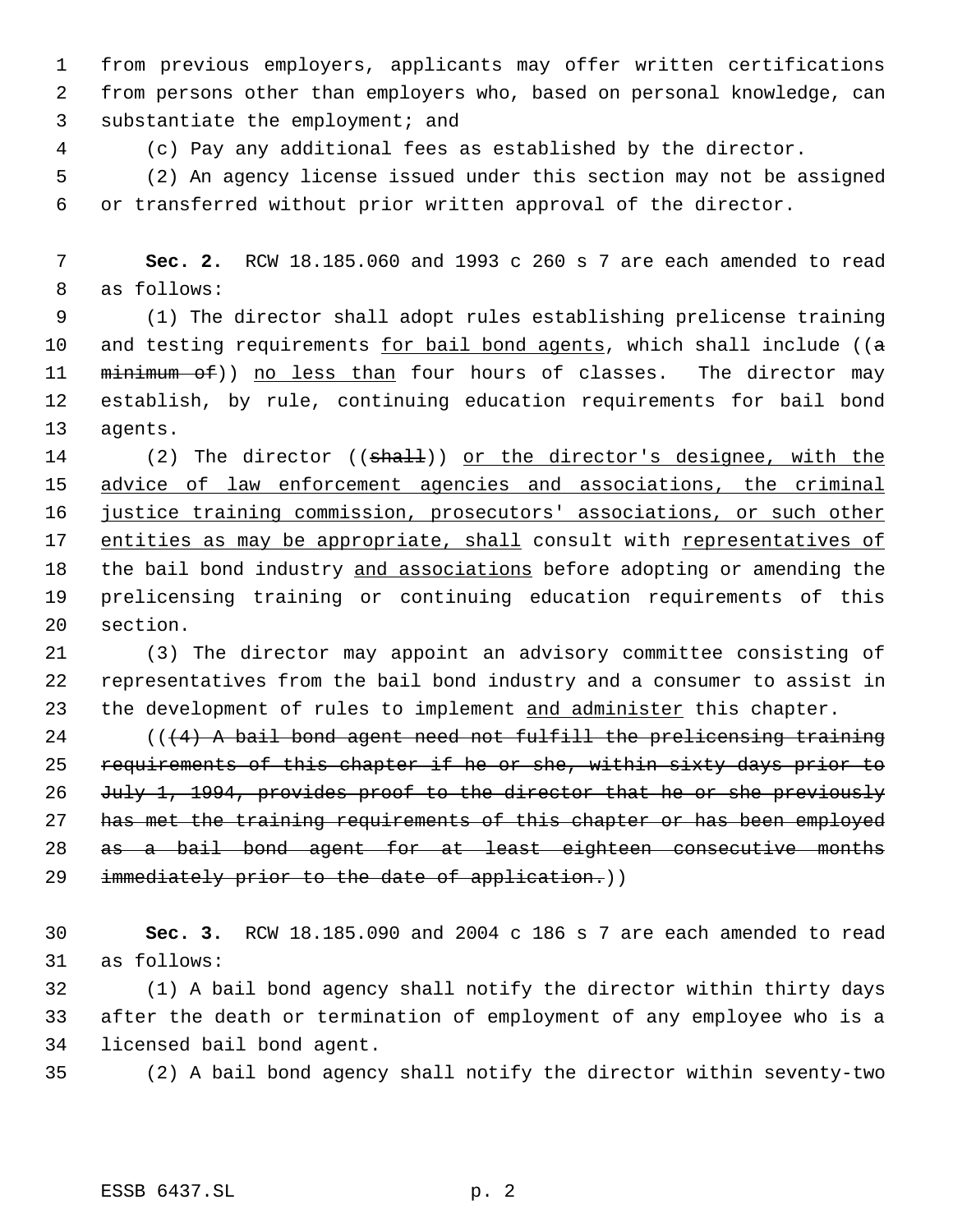hours upon receipt of information affecting a licensed bail bond agent's continuing eligibility to hold a license under the provisions of this chapter.

 (3) A bail bond agent or bail bond recovery agent shall notify the director within seventy-two hours upon receipt of information affecting the bail bond recovery agent's continuing eligibility to hold a bail bond recovery agent's license under the provisions of this chapter.

 (4) A bail bond recovery agent shall notify the director within ten business days following a forced entry for the purpose of apprehending a fugitive criminal defendant, whether planned or unplanned. The notification under this subsection must include information required by rule of the director.

13 (5) A ((bail bond agent or)) bail bond recovery agent shall notify the local law enforcement agency whenever the bail bond recovery agent discharges his or her firearm while on duty, other than on a supervised firearms range. The notification must be made within ten business days of the date the firearm is discharged.

 **Sec. 4.** RCW 18.185.110 and 2007 c 256 s 2 are each amended to read as follows:

 In addition to the unprofessional conduct described in RCW 18.235.130, the following conduct, acts, or conditions constitute unprofessional conduct:

 (1) Violating any of the provisions of this chapter or the rules 24 adopted under this chapter;

 (2) Failing to meet the qualifications set forth in RCW 18.185.020, 18.185.030, and 18.185.250;

 (3) Knowingly committing, or being a party to, any material fraud, misrepresentation, concealment, conspiracy, collusion, trick, scheme, or device whereby any other person lawfully relies upon the word, representation, or conduct of the licensee. However, this subsection (3) does not prevent a bail bond recovery agent from using any pretext to locate or apprehend a fugitive criminal defendant or gain any information regarding the fugitive;

 (4) Assigning or transferring any license issued pursuant to the provisions of this chapter, except as provided in RCW 18.185.030 or 18.185.250;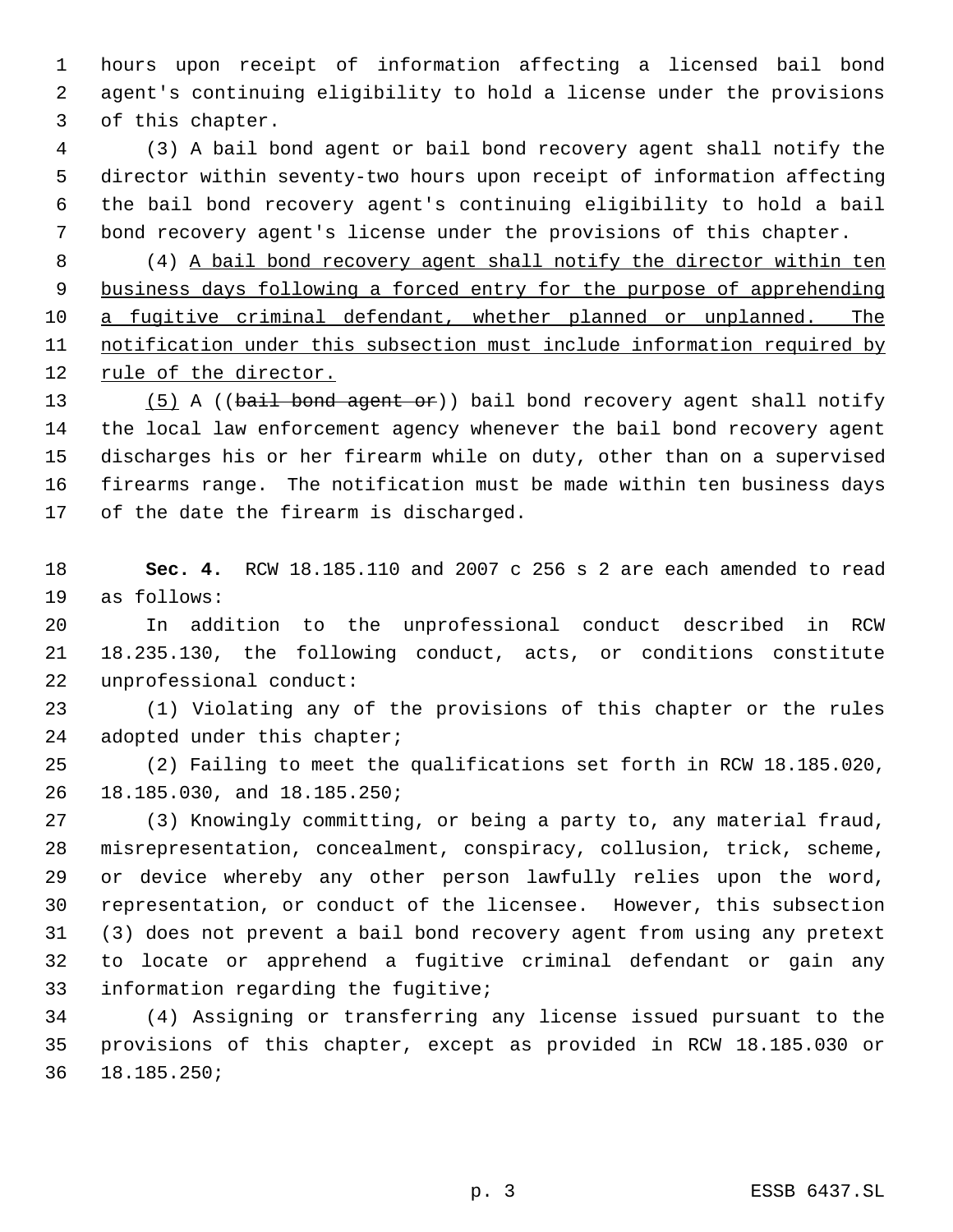(5) Conversion of any money or contract, deed, note, mortgage, or other evidence of title, to his or her own use or to the use of his or her principal or of any other person, when delivered to him or her in trust or on condition, in violation of the trust or before the happening of the condition; and failure to return any money or contract, deed, note, mortgage, or other evidence of title within thirty days after the owner is entitled to possession, and makes demand for possession, shall be prima facie evidence of conversion;

 (6) Failing to keep records, maintain a trust account, or return collateral or security, as required by RCW 18.185.100;

 (7) Any conduct in a bail bond transaction which demonstrates bad faith, dishonesty, or untrustworthiness;

 (8) Violation of an order to cease and desist that is issued by the director under chapter 18.235 RCW;

 (9) Wearing, displaying, holding, or using badges not approved by 16 the department;

 (10) Making any statement that would reasonably cause another person to believe that the bail bond recovery agent is a sworn peace officer;

 (11) Failing to carry a copy of the contract or to present a copy 21 of the contract as required under RCW 18.185.270(1);

 (12) Using the services of an unlicensed bail bond recovery agent or using the services of a bail bond recovery agent without issuing the 24 proper contract;

 (13) Misrepresenting or knowingly making a material misstatement or omission in the application for a license;

 (14) Using the services of a person performing the functions of a bail bond recovery agent who has not been licensed by the department as 29 required by this chapter;  $((\theta \cdot \mathbf{r}))$ 

 (15) Performing the functions of a bail bond recovery agent without being both (a) licensed under this chapter or supervised by a licensed bail bond recovery agent under RCW 18.185.290; and (b) under contract with a bail bond agent;

 (16) Performing the functions of a bail bond recovery agent without 35 exercising due care to protect the safety of persons other than the defendant and the property of persons other than the defendant; or

 (17) Using a dog in the apprehension of a fugitive criminal 38 defendant.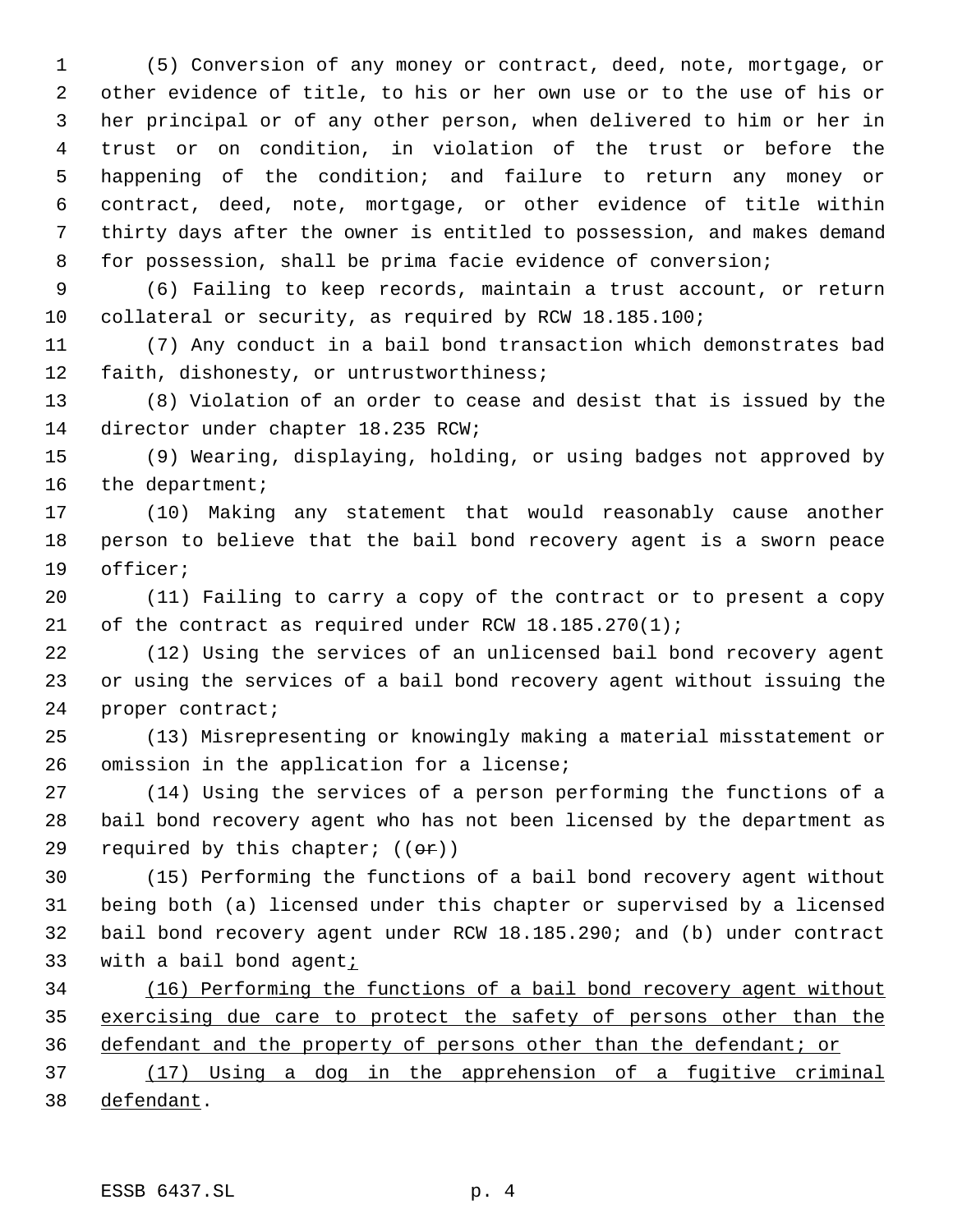**Sec. 5.** RCW 18.185.250 and 2004 c 186 s 3 are each amended to read as follows:

 An applicant must meet the following requirements to obtain a bail bond recovery agent license:

 (1) Submit a fully completed application that includes proper identification on a form prescribed by the director;

 (2) Pass an examination determined by the director to measure his 8 or her knowledge and competence in the bail recovery business;

(3) Be at least twenty-one years old;

(4) Be a citizen or legal resident alien of the United States;

 (5) Not have been convicted of a crime in any jurisdiction, if the director determines that the applicant's particular crime directly relates to a capacity to perform the duties of a bail bond recovery agent, and that the license should be withheld to protect the citizens of Washington state. The director shall make the director's determination to withhold a license because of previous convictions notwithstanding the restoration of employment rights act, chapter 9.96A RCW;

 (6) Not have had certification as a peace officer revoked or denied under chapter 43.101 RCW, unless certification has subsequently been reinstated under RCW 43.101.115;

 (7) Submit a receipt showing payment for a background check through the Washington state patrol and the federal bureau of investigation;

24 ( $(\overline{\{7\}})$ ) (8) Have a current firearms certificate issued by the commission if carrying a firearm in the performance of his or her 26 duties as a bail bond recovery agent;

27 ( $(\langle 48 \rangle)$ ) (9)(a) Have a current license or equivalent permit to carry 28 a concealed pistol ((if carrying a firearm in the performance of his or 29 her duties as a bail bond recovery agent));

 (b) A resident alien must provide a copy of his or her alien 31 firearm license ((if carrying a firearm in the performance of his or 32 her duties as a bail bond recovery agent)  $(i)$  and

33  $((+9))$   $(10)(a)$  Pay the required nonrefundable fee for each application for a bail bond recovery agent license;

 (b) A bail bond agent or qualified agent who wishes to perform the duties of a bail bond recovery agent must first obtain a bail bond recovery agent endorsement to his or her bail bond agent or agency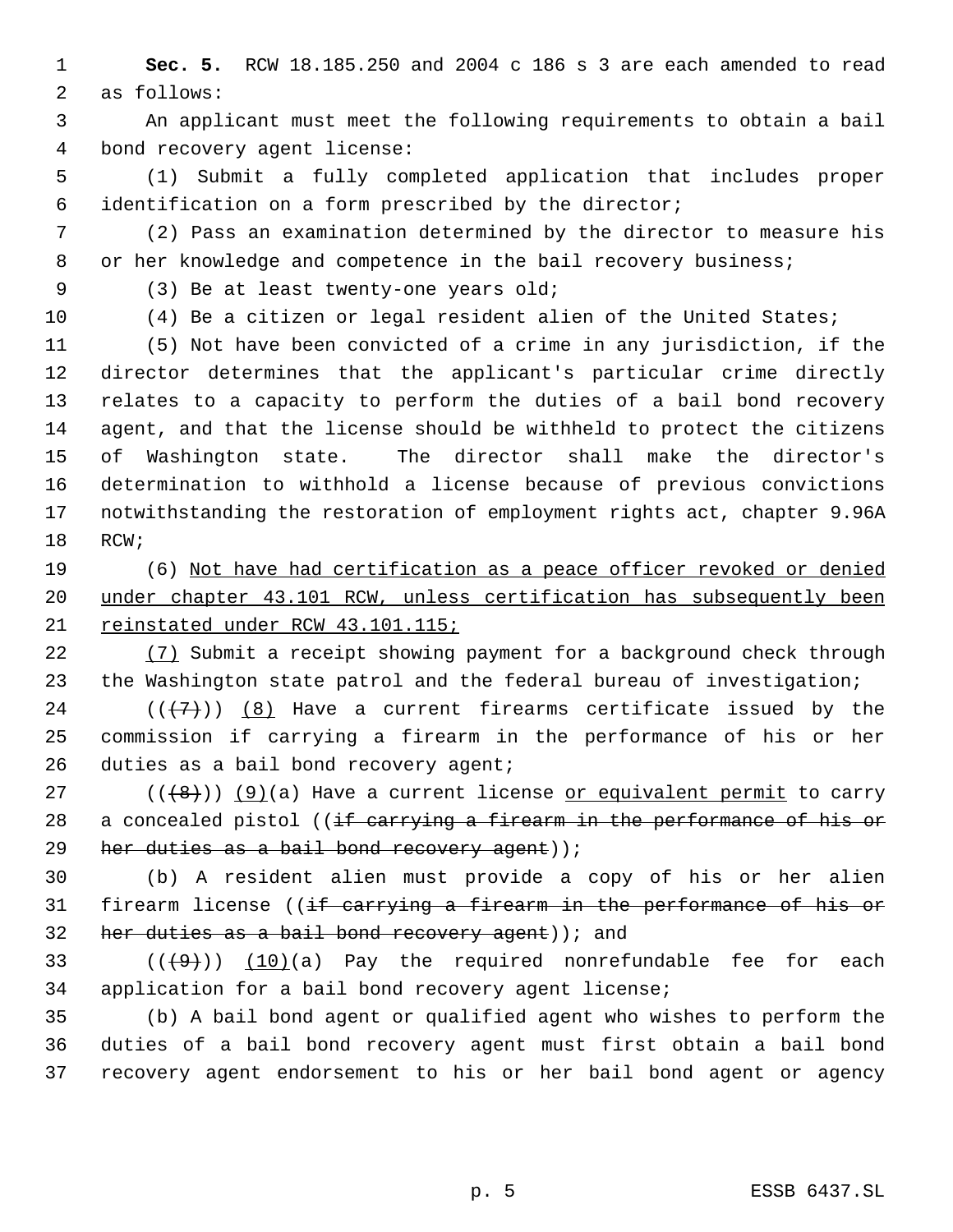license in order to act as a bail bond recovery agent, and pay the required nonrefundable fee for each application for a bail bond recovery agent endorsement.

 **Sec. 6.** RCW 18.185.260 and 2004 c 186 s 5 are each amended to read as follows:

 (1) The director shall adopt rules establishing prelicense training 7 and testing requirements for bail bond recovery agents, which shall 8 include ((a minimum of four)) no less than thirty-two hours of field 9 operations classes. The director may establish, by rule, continuing 10 education and recertification requirements for bail bond recovery agents.

12 (2) The director ((shall)) or the director's designee, with the advice of law enforcement agencies and associations, the criminal justice training commission, prosecutors' associations, or such other 15 entities as may be appropriate, shall consult with representatives of the bail bond industry and associations before adopting or amending the 17 prelicensing training ((or continuing education requirements of this 18 section.

 (3) A bail bond recovery agent need not fulfill the prelicensing 20 training requirements of this chapter if he or she, within sixty days prior to July 1, 2005, provides proof to the director that he or she previously has met the training requirements of this chapter.

 $(4)$  The director, or the director's designee, with the advice of representatives of the bail bond industry and associations, law enforcement agencies and associations, and prosecutors' associations, 26 shall adopt rules establishing prelicense training and)), testing, and 27 continuing education and recertification requirements of this section and shall establish minimum exam standards necessary for a bail bond recovery agent to qualify for licensure or endorsement.

30  $((+5))$   $(3)$  The standards ((shall be)) must include, but are not limited to, the following:

 (a) A minimum level of education or experience appropriate for performing the duties of a bail bond recovery agent;

 (b) A minimum level of knowledge in relevant areas of criminal and civil law;

 (c) A minimum level of knowledge regarding the appropriate use of force and different degrees of the use of force; and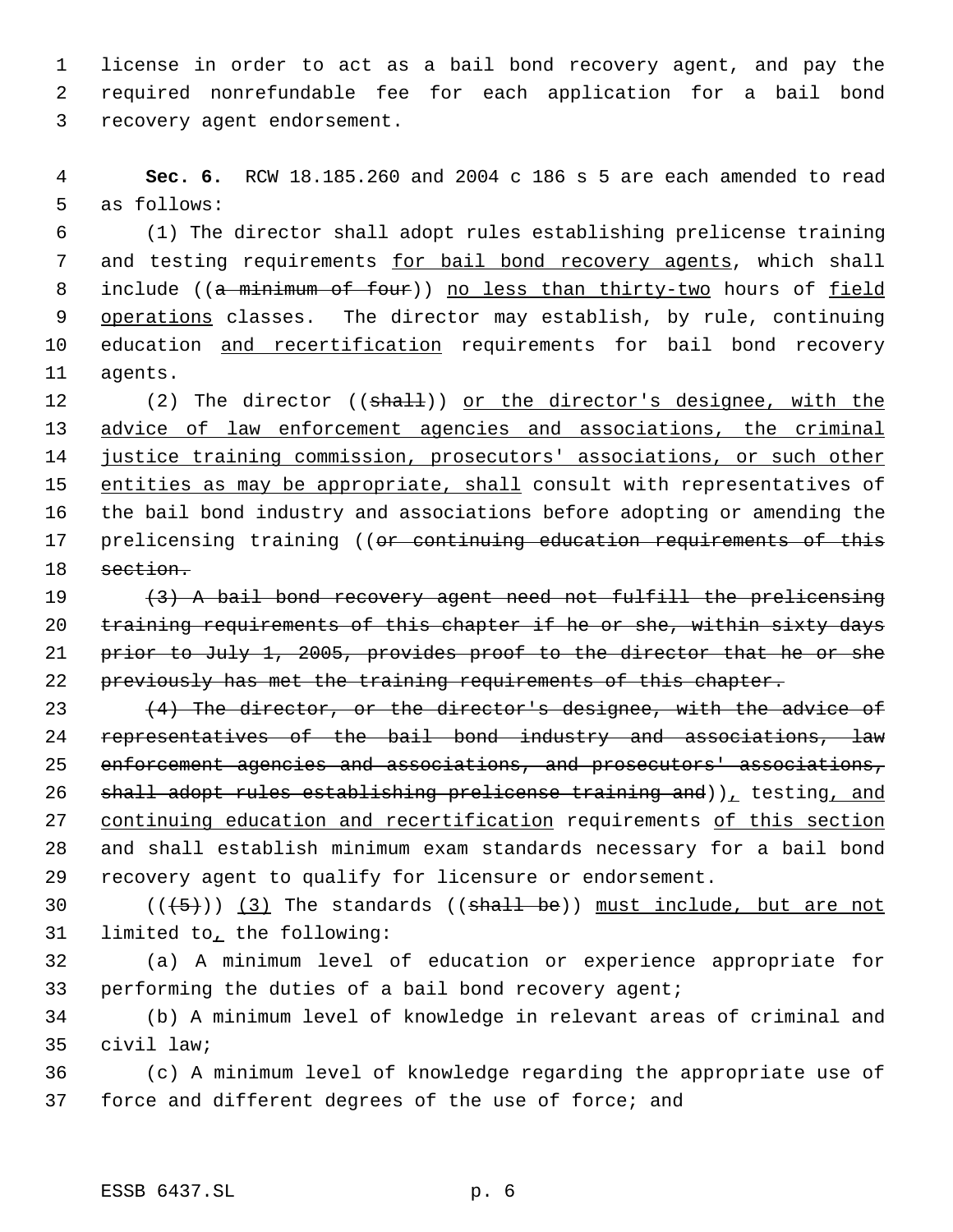(d) Adequate training of the use of firearms from the criminal 2 justice training commission  $((\theta \hat{r}))_L$  from an instructor who has been 3 trained or certified by the criminal justice training ((center)) commission, or from another entity approved by the director.

 $((+6))$   $(4)$  The legislature does not intend, and nothing in this chapter shall be construed to restrict or limit in any way the powers of bail bond agents as recognized in and derived from the United States supreme court case of *Taylor v. Taintor*, 16 Wall. 366 (1872).

 **Sec. 7.** RCW 18.185.280 and 2004 c 186 s 10 are each amended to read as follows:

 (1) A person may not perform the functions of a bail bond recovery agent unless the person is licensed by the department under this chapter.

 (2) A bail bond agent may contract with a person to perform the functions of a bail bond recovery agent. Before contracting with the bail bond recovery agent, the bail bond agent must check the license issued by the department under this chapter. The requirements established by the department under this chapter do not prevent the bail bond agent from imposing additional requirements that the bail bond agent considers appropriate.

 (3) A contract entered into under this chapter is authority for the person to perform the functions of a bail bond recovery agent as specifically authorized by the contract and in accordance with applicable law. A contract entered into by a bail bond agent with a bail bond recovery agent is not transferable by the bail bond recovery agent to another bail bond recovery agent.

 (4) Whenever a person licensed by the department as a bail bond recovery agent is engaged in the performance of the person's duties as a bail bond recovery agent, the person must carry a copy of the license.

 (5) A license or endorsement issued by the department under this chapter is valid from the date the license or endorsement is issued until its expiration date unless it is suspended or revoked by the department prior to its expiration date.

 (6) ((No person may perform the functions of a bail bond recovery agent after December 31, 2005, unless the person has first complied 37 with the provisions of this chapter.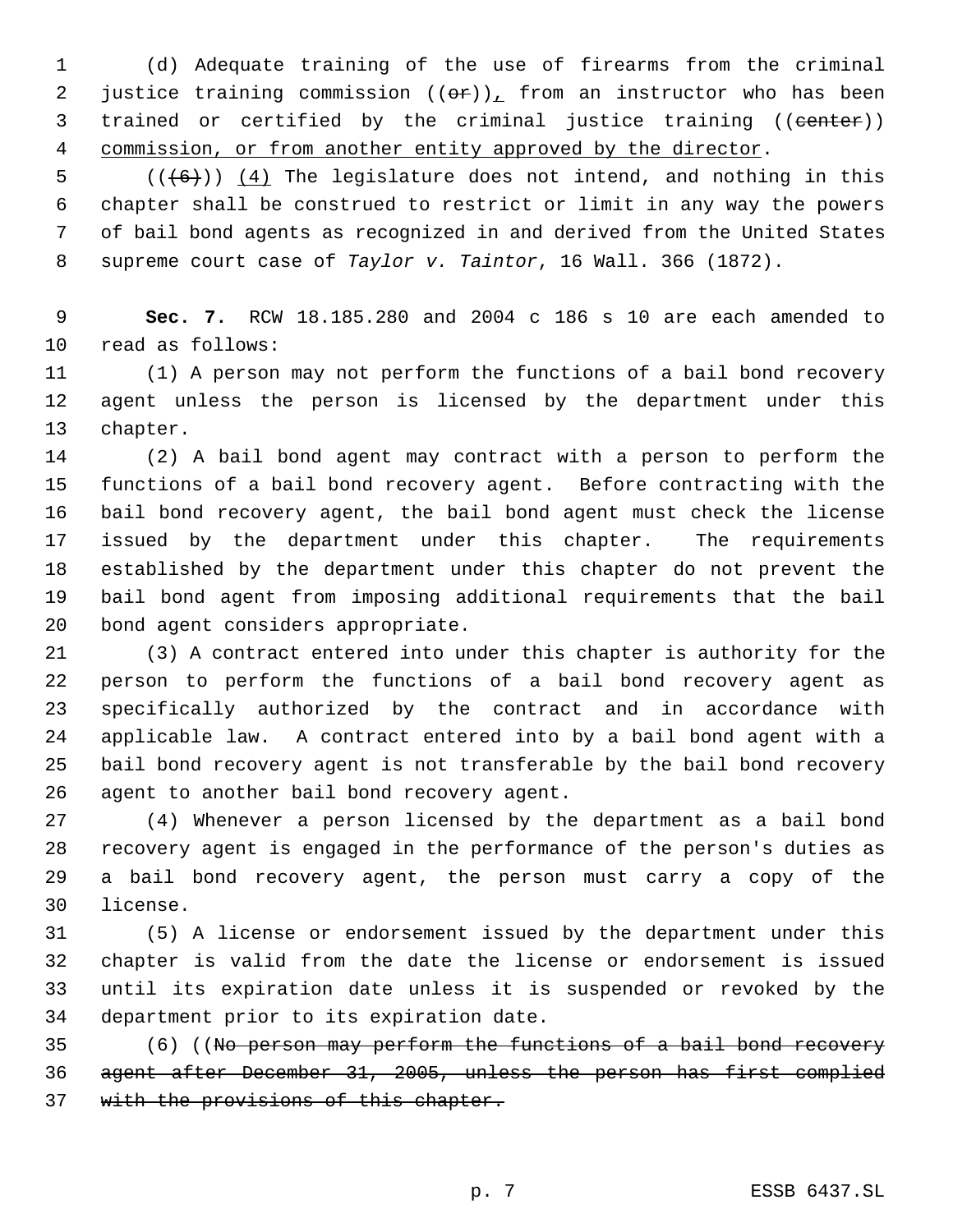$(7)$ )) Nothing in this chapter is meant to prevent a bail bond agent from contacting a fugitive criminal defendant for the purpose of requesting the surrender of the fugitive, or from accepting the voluntary surrender of the fugitive.

 **Sec. 8.** RCW 18.185.300 and 2004 c 186 s 12 are each amended to read as follows:

 (1) Before a bail bond recovery agent may apprehend a person subject to a bail bond in a planned forced entry, the bail bond recovery agent must:

 (a) Have reasonable cause to believe that the defendant is inside the dwelling, building, or other structure where the planned forced 12 entry is expected to occur; and

 (b) Notify an appropriate law enforcement agency in the local jurisdiction in which the apprehension is expected to occur. Notification must include, at a minimum: The name of the defendant; the address, or the approximate location if the address is undeterminable, of the dwelling, building, or other structure where the planned forced entry is expected to occur; the name of the bail bond 19 recovery agent; the name of the contracting bail bond agent; and the alleged offense or conduct the defendant committed that resulted in the issuance of a bail bond.

 (2) During the actual planned forced entry, a bail bond recovery agent:

 (a) Shall wear a shirt, vest, or other garment with the words "BAIL 25 BOND RECOVERY AGENT\_" "BAIL ENFORCEMENT," or "BAIL ENFORCEMENT AGENT" displayed in at least two-inch-high reflective print letters across the front and back of the garment and in a contrasting color to that of the garment; and

 (b) May display a badge approved by the department with the words "BAIL BOND RECOVERY AGENT," "BAIL ENFORCEMENT," or "BAIL ENFORCEMENT AGENT" prominently displayed.

 (3) Any law enforcement officer who assists in or is in attendance during a planned forced entry is immune from civil action for damages 34 arising out of actions taken by the bail bond recovery agent or agents conducting the forced entry.